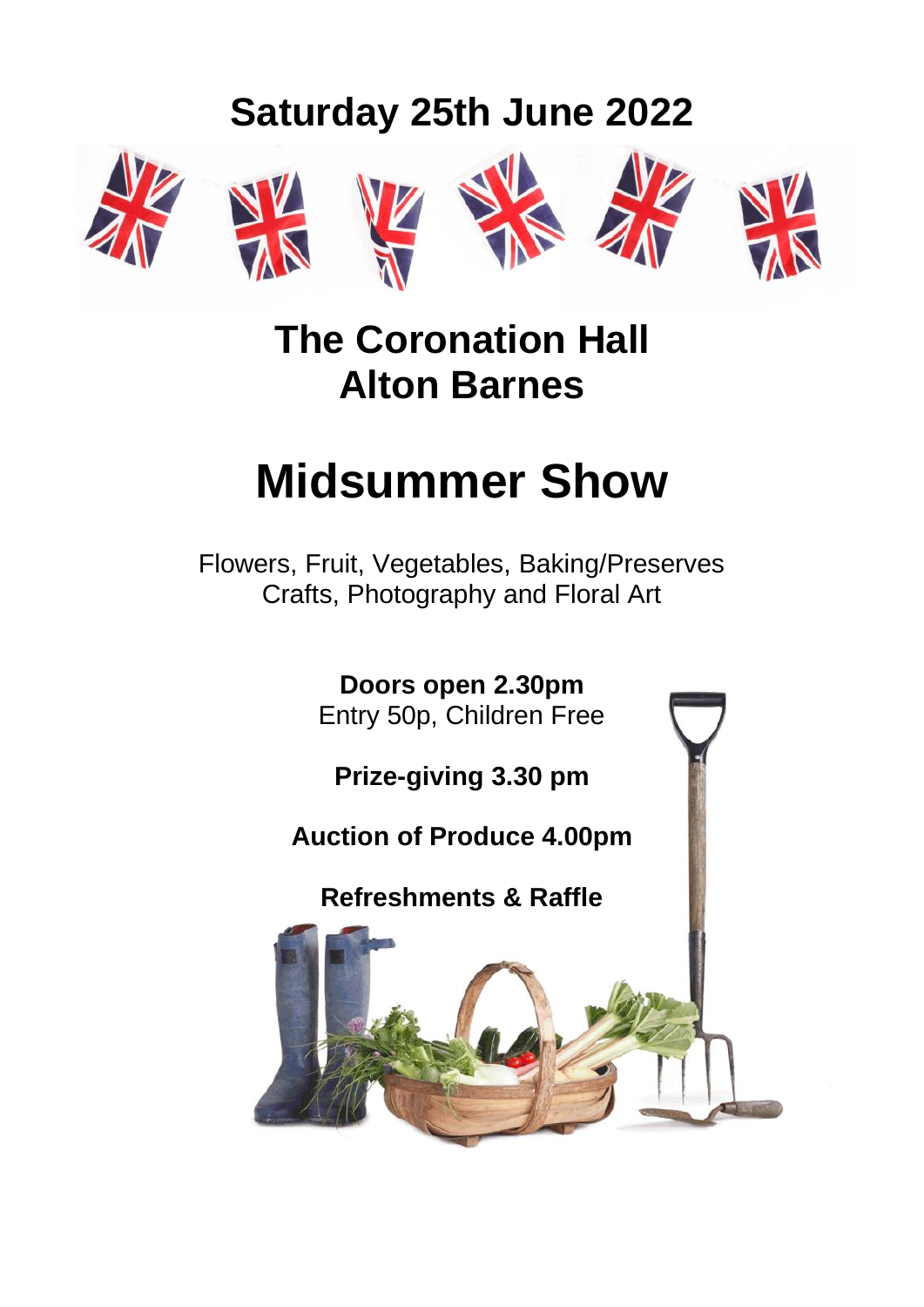#### **TIMETABLE**

**Friday 24th June**

7pm – 9pm Coronation Hall open for staging of exhibits.

#### **Saturday 25th June**

| $8.00$ am $-10$ am | Hall open for staging of exhibits |
|--------------------|-----------------------------------|
| $10.30$ am – 1pm   | Judging                           |
| 2.30 <sub>pm</sub> | Open to the public                |
| 3.30 <sub>pm</sub> | Prize-giving, followed by Auction |
| 5.00pm             | Close                             |

#### **Organisers' Contact Details**

All enquiries on or before the day:

Hayley Kington: Shell Cottage, Alton Priors 07582 636017 / hayley.kington@live.co.uk

| Ruth Hepworth: 1, The Granary, Alton Priors |
|---------------------------------------------|
| 01672 851690 ruthhepworth@btinternet.com    |
|                                             |

Deborah Husk: The Manor, Alton Priors 07736 120597 deborah husk@msn.com

Contact Hayley for any enquiries regarding quantities, presentation, Royal Horticultural Society guidelines etc.

Additional information can be found on the RHS website: [www.rhs.org.uk](http://www.rhs.org.uk/) and on the village website where there will be further detail about some of the classes as well as some inspirational ideas …. [www.altonsandhoneystreet.org.uk](http://www.altonsandhoneystreet.org.uk/)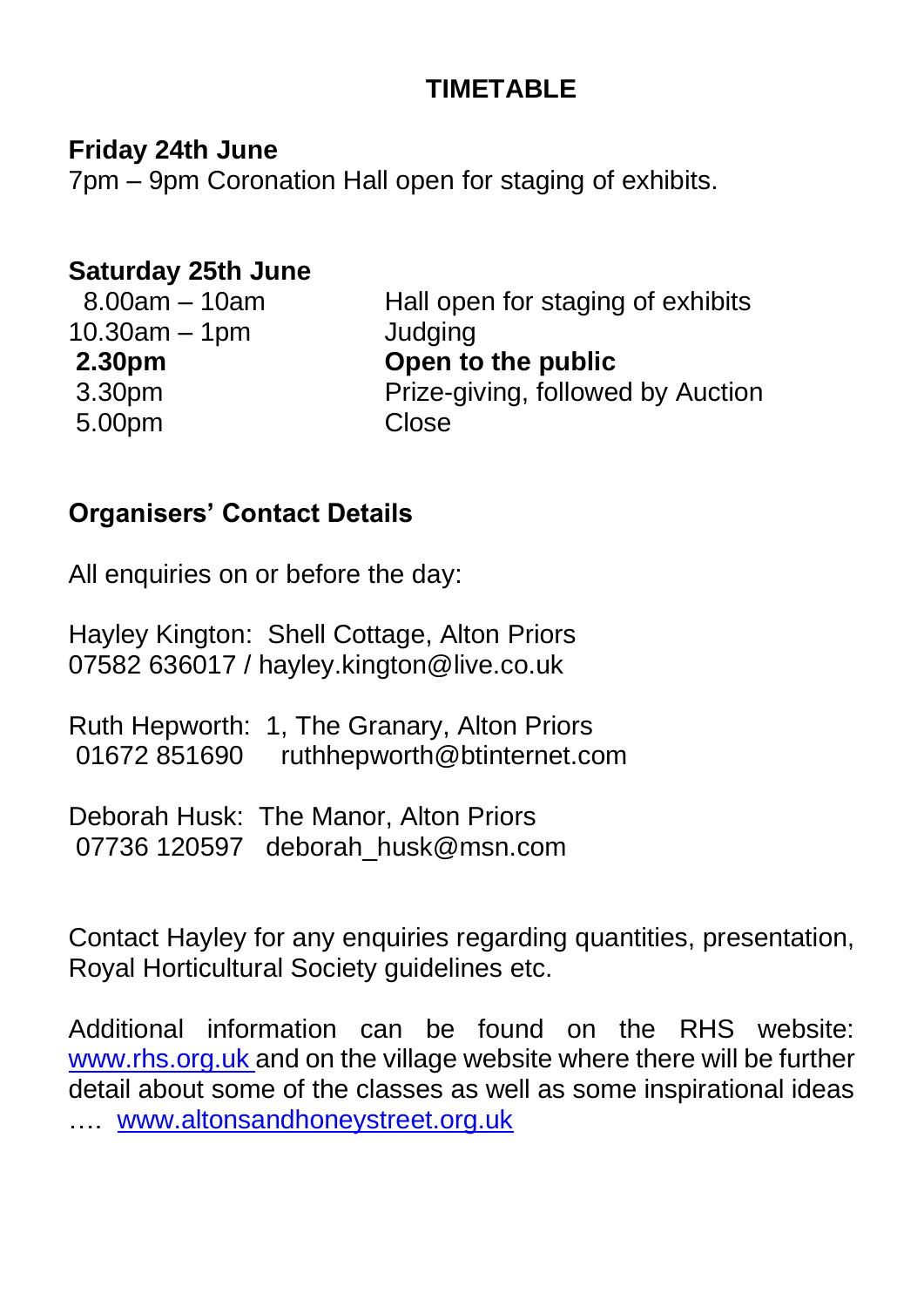#### **CUPS AND PRIZES**

- 1. **The Coronation Cup**: awarded to the entrant gaining the most points in Show overall
- 2. **The Joyce Major Cup**: awarded to the entrant gaining the most points in Show overall and who has never won a cup at OUR show before
- 3. **The Carson Cup**: awarded to the entrant gaining second highest points in Show overall
- 4. **The Oliphant Cup**: highest points in Flowers Section.
- 5. **The White Horse Cup**: highest points in Vegetables Section
- 6. **The Barge Inn Honeystreet Cup:** highest points in Fruit **Section**
- 7. **The Hodges Cup**: highest points in Children's Section
- 8. **Mary Smith Cup:** best exhibit in the Flowers Section
- 9. **David Collison Cup:** highest points in the Domestic Section

Winning entrants for each Children's Class will receive a small prize. Runners-up will each receive certificates.

£5 Prize for entrants gaining the most points in each section (except Children)

Points will be awarded as follows:

| 1 <sup>st</sup> prize | - 3 points |
|-----------------------|------------|
| $2nd$ prize           | - 2 points |
| 3rd prize             | - 1 point  |

#### **Judges**

Flowers, Fruit and Vegetables: Trevor Beaven (TBC) Home craft, Children's and Floral Art: Dorothy Watson & Anne Harding (TBC) Eggs: Stephen Hepworth Photography: Deborah Husk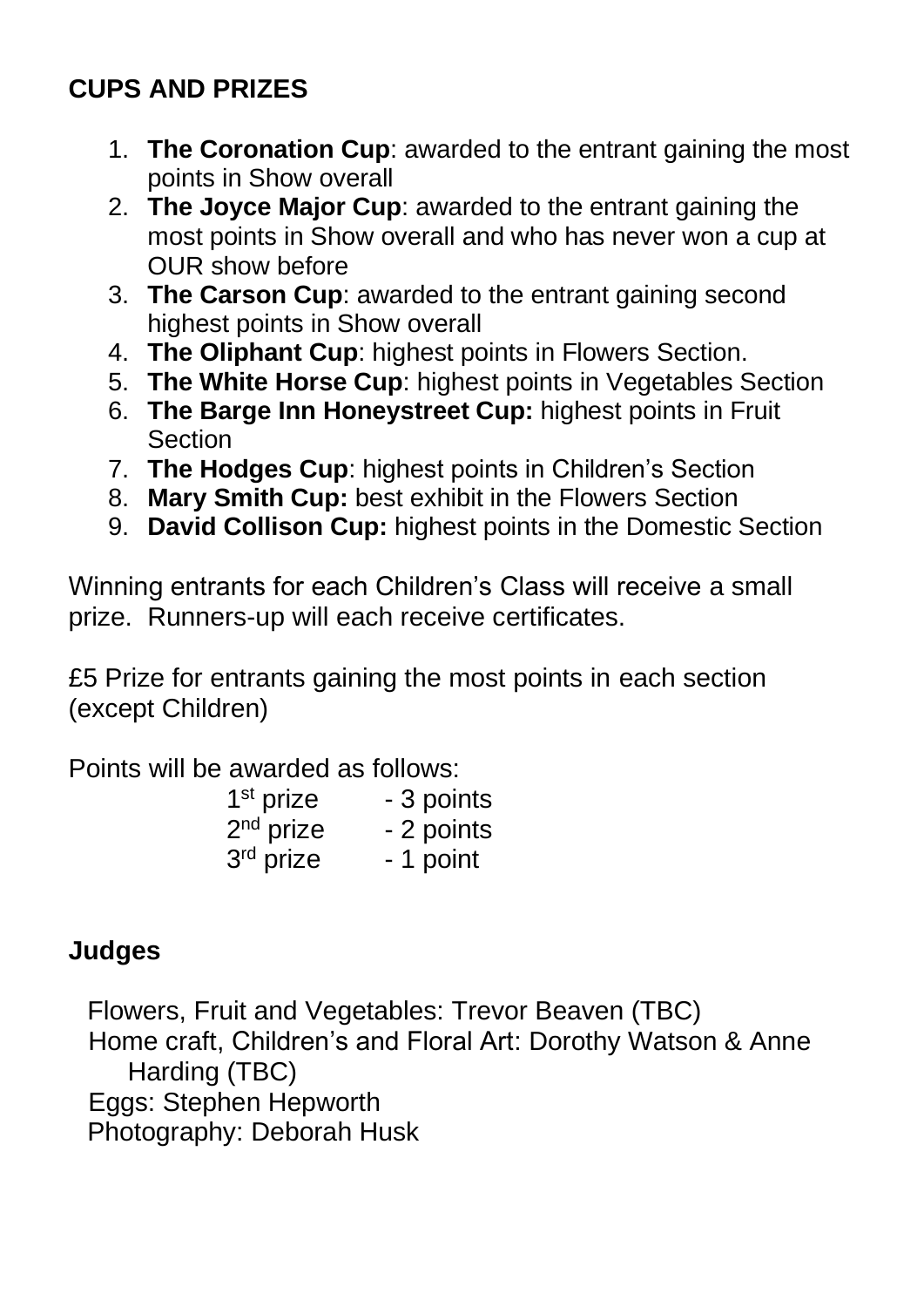#### **SHOW RULES**

- 1. In each class, the correct number of flowers, vegetables etc must be shown.
- 2. Completed entry forms must be returned to the organisers before 9.30 a.m. on Saturday 25th June 2022.
- 3. All exhibits to be staged in the Coronation Hall, between 7pm and 9pm on Friday 24th June and / or 8am and 10am on Saturday 25th June. **No exhibits will be accepted after 10.00am** and may not be removed from the hall before 4.00pm.
- 4. 50p per entry, except for Children's Section (classes 32-35). Please note: You are very welcome to make several entries in a single class - the more the merrier – but only one of those entries will be awarded points or be considered for a prize.
- 5. Any objections must be made in writing to the organisers by 3pm on the day of the Show.
- 6. No unauthorised persons to be in the hall whilst judging is in progress.
- 7. No exhibitors' names to be displayed until judges have made their decision.
- 8. In class 13/43 the pot plant/chickens must have been in the care of the exhibitor for at least 3 months.
- 9. No proprietary labels on pots or lids in classes 36-41.
- 10.The judges' decision will be final.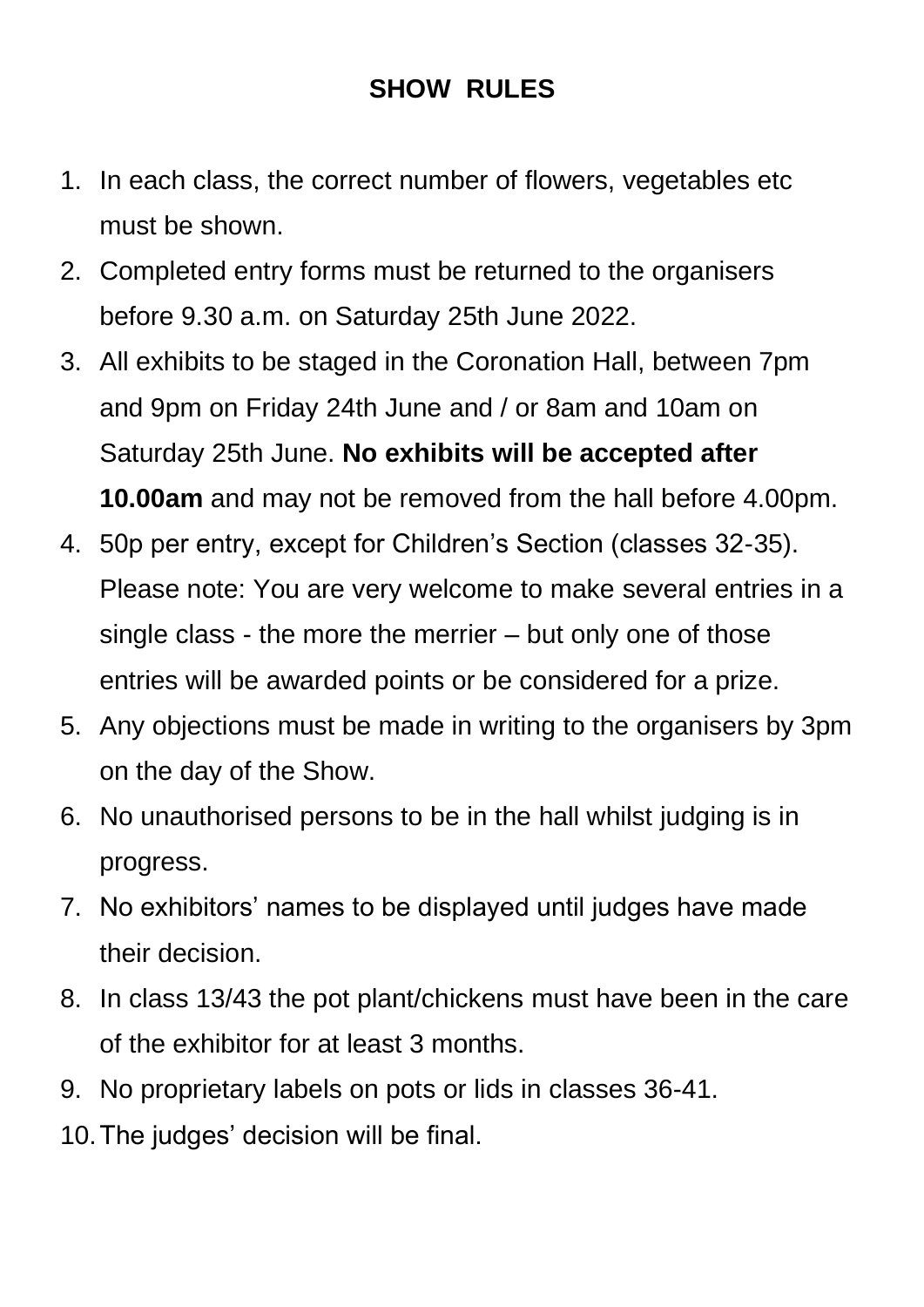#### **SCHEDULE OF CLASSES & ENTRY FORM 2022**

| <b>Exhibitor's Name</b>             |  |
|-------------------------------------|--|
| Address, telephone<br>number, email |  |

| I would like to receive details by email for the Summer Show                                        | Y/N |
|-----------------------------------------------------------------------------------------------------|-----|
| I would like to receive details for all events organised by the<br><b>Coronation Hall Committee</b> |     |

I wish to enter in the classes **marked below** and declare that these exhibits were grown or made by me, apart from the Children's Classes Nos. 32, 33, 34 & 35, Floral Art Class Nos. 48 and Class 13 & 43 (see rules).

| <b>Flowers Section</b>                                      | No. entries |
|-------------------------------------------------------------|-------------|
| <b>ROSES</b>                                                |             |
| 1. 3 floribunda stems, one variety                          |             |
| 2. 3 hybrid tea blooms, one variety                         |             |
| 3. 1 specimen hybrid tea                                    |             |
| 4. Vase or bowl of Roses (any variety)                      |             |
| <b>SWEET PEAS</b>                                           |             |
| 5. 1 vase, 10 stems, mixed colours                          |             |
| 6. 1 vase, 5 stems, same colour                             |             |
| 7. 1 specimen                                               |             |
| <b>OTHER FLOWERS</b>                                        |             |
| 8. Pinks, 1 vase, 6 stems                                   |             |
| 9. Pansies, 6 blooms                                        |             |
| 10. Delphiniums, three spikes                               |             |
| 11. Sweet Williams, 1 vase, same or mixed colours           |             |
| 12. Vase or bowl of mixed garden flowers                    |             |
| 13. 1 pot plant - flowering or foliage                      |             |
| 14. 3 blooms of a single variety of flower                  |             |
| 15.1 MAGNIFICENT bloom, any variety                         |             |
| <b>Fruit Section</b>                                        |             |
| 16. Strawberries, 9 fruits with stalks                      |             |
| 17. Gooseberries, 12 fruits with stalks                     |             |
| 18. a Raspberries, 12 fruits with stalks                    |             |
| b Currants, 200g same colour                                |             |
| 19. Any other fruit (for quantities contact Hayley Kington) |             |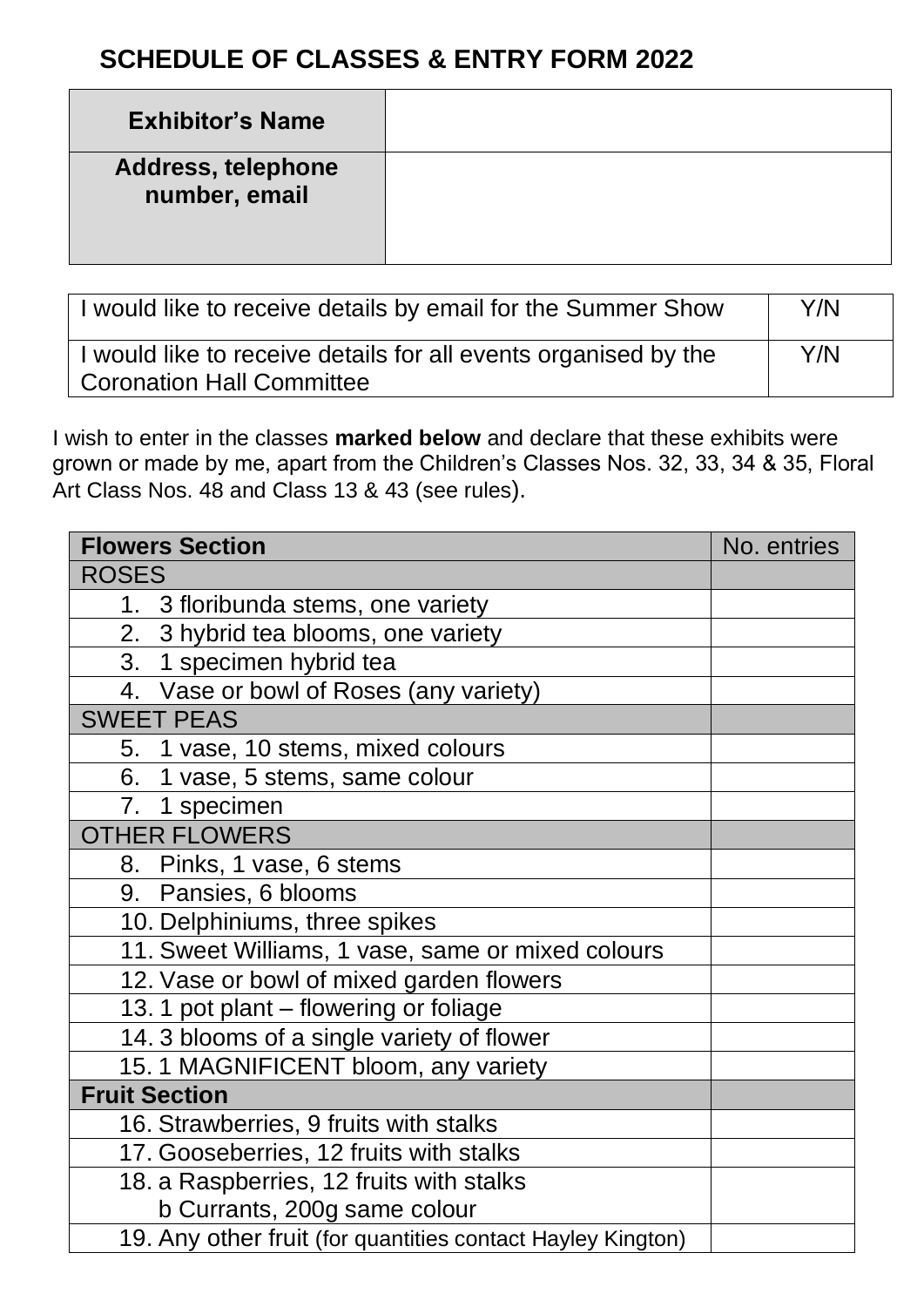| <b>Vegetables Section</b>                                    |  |
|--------------------------------------------------------------|--|
| 20. Broad beans, 6 pods                                      |  |
| 21. Potatoes, 4 of one variety                               |  |
| 22. Beetroot, 3 with portion of top                          |  |
| 23. Cabbage, 1                                               |  |
| 24. Lettuce, 2                                               |  |
| 25. Rhubarb, 5 sticks with small portion of leaf             |  |
| 26. Radishes, 8                                              |  |
| 27. a. Spring onions, 8.                                     |  |
| b. Onions, grown from sets or seed, 3                        |  |
| 28. Garlic, 3                                                |  |
| 29. Herbs, 3 varieties in bunches in a water container       |  |
| 30. Any other vegetable (for quantities contact Hayley)      |  |
| 31. Selection of vegetables, 3 each of 3 varieties           |  |
| <b>Children's Section - Under 12 years</b>                   |  |
| 32. A posy of wild flowers                                   |  |
| 33. A piece of artwork, theme 'Pets/Animals'. May be         |  |
| collage, drawing and/or painted                              |  |
| 34. A photograph: Theme 'Pets/Animals'                       |  |
| 35. 3 cup cakes                                              |  |
| <b>Domestic</b>                                              |  |
| 36. Jam or Jelly, any kind, one jar                          |  |
| 37. Marmalade, one jar                                       |  |
| 38. Pickles or Chutney, one jar                              |  |
| 39. a. Alcoholic beverage                                    |  |
| b. Non-alcoholic beverage                                    |  |
| 40.6 scones, any kind                                        |  |
| 41. A Confection/Cake: Theme 'Honey'                         |  |
| 42. Your favourite loaf of bread (hand-made)                 |  |
| 43.6 eggs                                                    |  |
| <b>Crafts</b>                                                |  |
| 44. A sketch/painting/collage: Theme 'The Garden or          |  |
| a Plant'                                                     |  |
| 45. A knitted, crocheted or sewn item                        |  |
| 46. A piece of woodwork or a ceramic object                  |  |
| Photography                                                  |  |
| 47. A colour or B&W photograph: Theme 'The Garden            |  |
| or a Plant'                                                  |  |
| <b>Floral Art / Flower Arranging</b>                         |  |
| 48. Theme: 'In the Frame'                                    |  |
| Entries 50p each (except Children's Section = free to enter) |  |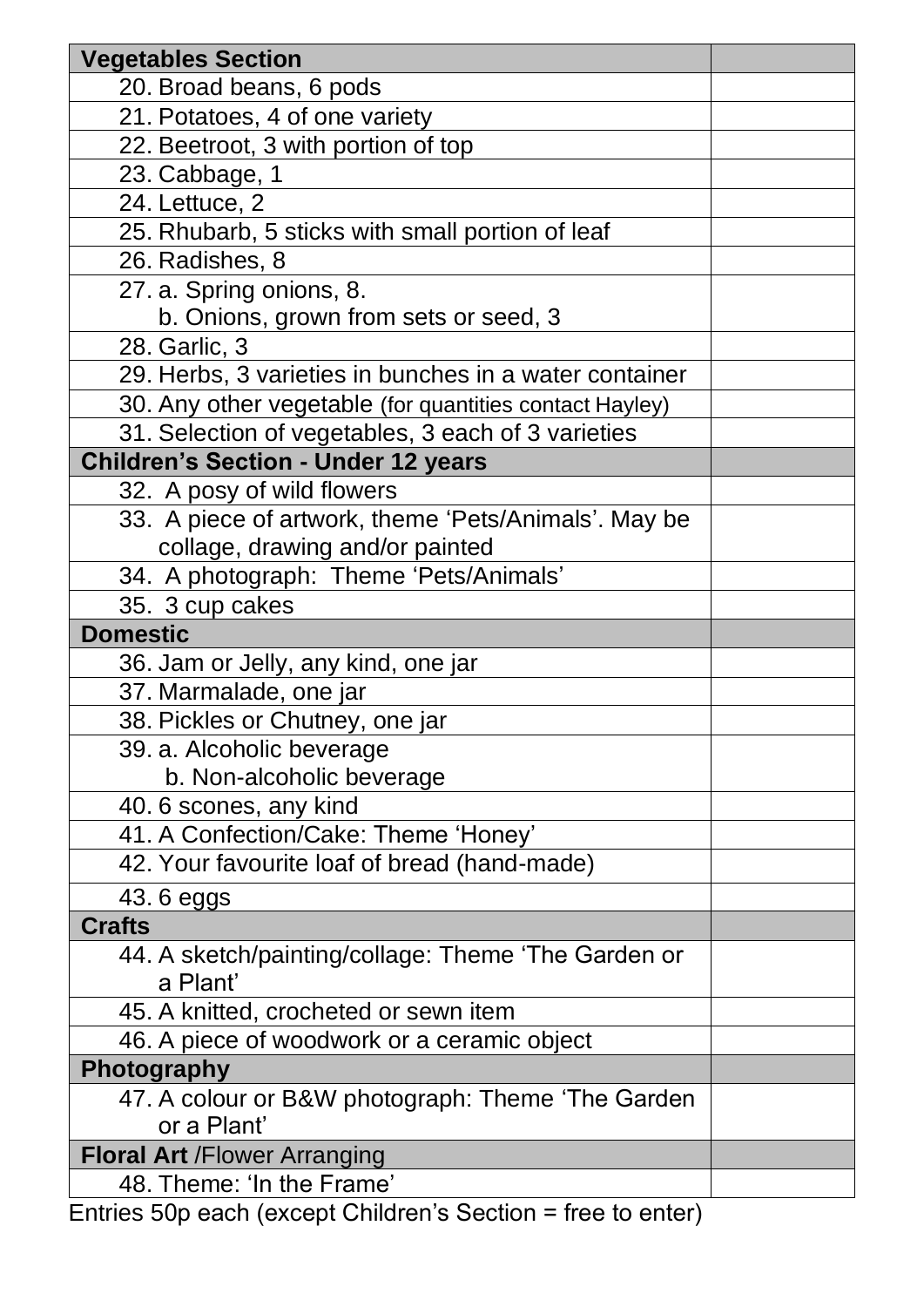#### **To all Exhibitors and Visitors**

Any proceeds from the Show will go towards Coronation Hall funds. Please give us all the support you can!

After the prize giving, there will be an AUCTION of those exhibits, produce and other items that have been donated by the exhibitors.



Raffle donations are very welcome.

The Hall Committee wishes to thank the cup, prize & raffle donors for their generosity.

Good luck everyone!!

THE MIDSUMMER SHOW IS SUPPORTING THE CORONATION HALL

Would you like to become involved? There are spaces on the Coronation Hall Committee. With around 4 meetings a year, the commitment is NOT huge. We would love to see some new faces.

Please contact Ruth Hepworth (details on page 2)